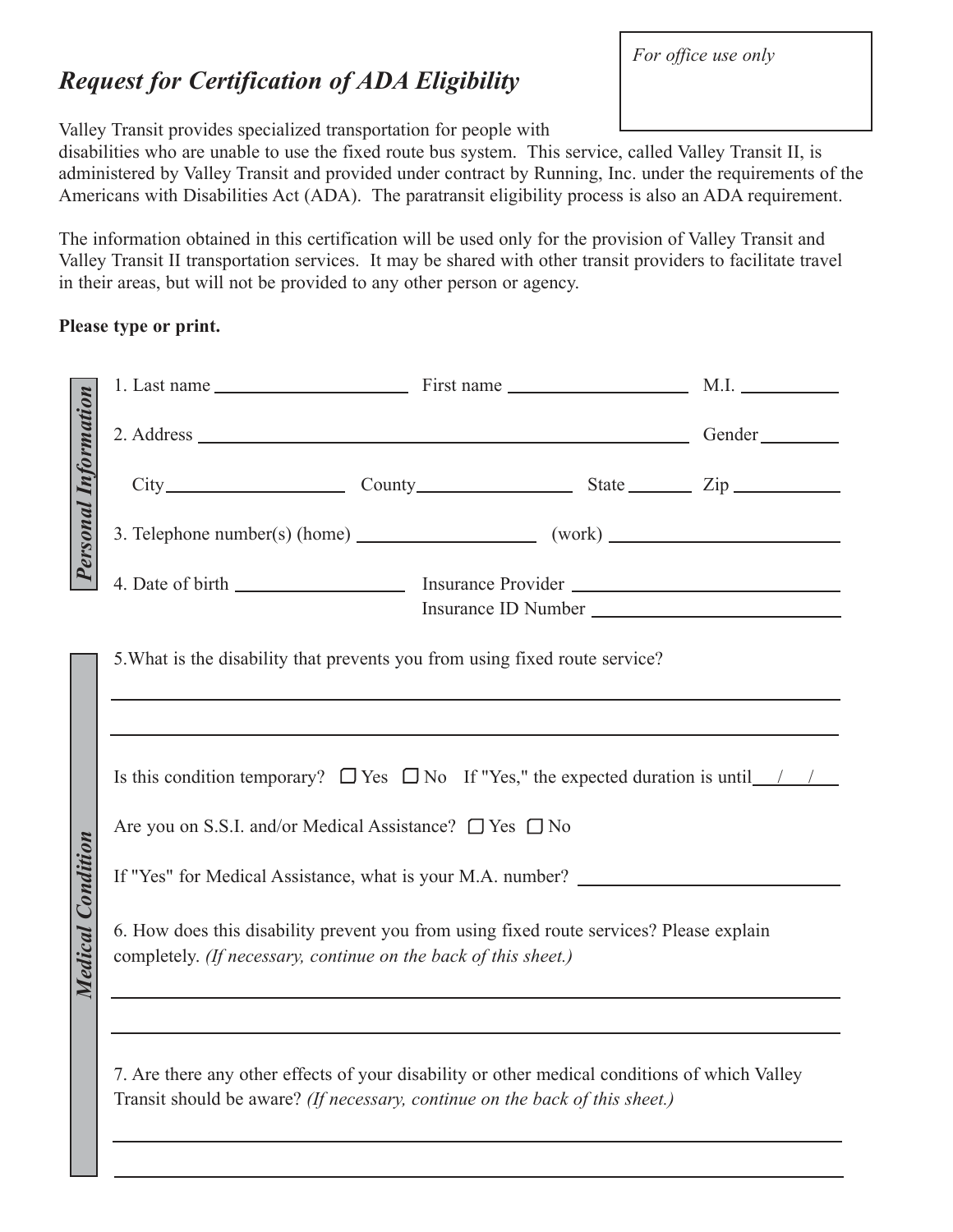|                           | The following information will be used to insure that an appropriate vehicle is used to provide your<br>transportation and that an accurate analysis of your trip requests can be made.                                                                                                     |  |  |  |  |  |  |
|---------------------------|---------------------------------------------------------------------------------------------------------------------------------------------------------------------------------------------------------------------------------------------------------------------------------------------|--|--|--|--|--|--|
|                           | 8. Which, if any, of the following aids to mobility do you use? (Check all that apply.)<br>$\Box$ Electric wheelchair<br>$\Box$ Manual wheelchair<br>$\Box$ Powered scooter<br>$\Box$ Walker<br>$\Box$ Personal care attendant $\Box$ Guide/attendant animal $\Box$ Cane<br>$\Box$ Crutches |  |  |  |  |  |  |
| <b>Mobility Needs</b>     | 9. Do you require a personal care attendant when you use paratransit?<br>$\Box$ Sometimes<br>$\Box$ No<br>$\Box$ Yes                                                                                                                                                                        |  |  |  |  |  |  |
|                           | 10. Please answer all the following questions:                                                                                                                                                                                                                                              |  |  |  |  |  |  |
|                           | Can you travel a half block without the assistance of another person?<br>$\Box$ Sometimes $\Box$<br>$\Box$ Yes<br>$\Box$ No                                                                                                                                                                 |  |  |  |  |  |  |
|                           | Can you travel $\frac{1}{4}$ mile without the assistance of another person?<br>$\Box$ Yes<br>$\Box$ No                                                                                                                                                                                      |  |  |  |  |  |  |
|                           | Can you travel $\frac{3}{4}$ mile without the assistance of another person?<br>$\Box$ Sometimes $\Box$<br>$\Box$ Yes<br>$\Box$ No                                                                                                                                                           |  |  |  |  |  |  |
|                           | Can you climb 12-inch steps without assistance?<br>JYes<br>$\Box$ No<br>$\Box$ Sometimes                                                                                                                                                                                                    |  |  |  |  |  |  |
|                           |                                                                                                                                                                                                                                                                                             |  |  |  |  |  |  |
|                           | Can you wait outside without support for ten minutes?<br>$\Box$ Yes<br>$\Box$ Sometimes $\Box$<br>$\Box$ No                                                                                                                                                                                 |  |  |  |  |  |  |
| <b>Emergency Contacts</b> | 11. List the names of two people and/or agencies (if appropriate) that may be contacted in case of<br>an emergency.                                                                                                                                                                         |  |  |  |  |  |  |
|                           |                                                                                                                                                                                                                                                                                             |  |  |  |  |  |  |
|                           |                                                                                                                                                                                                                                                                                             |  |  |  |  |  |  |
|                           |                                                                                                                                                                                                                                                                                             |  |  |  |  |  |  |

Emerg